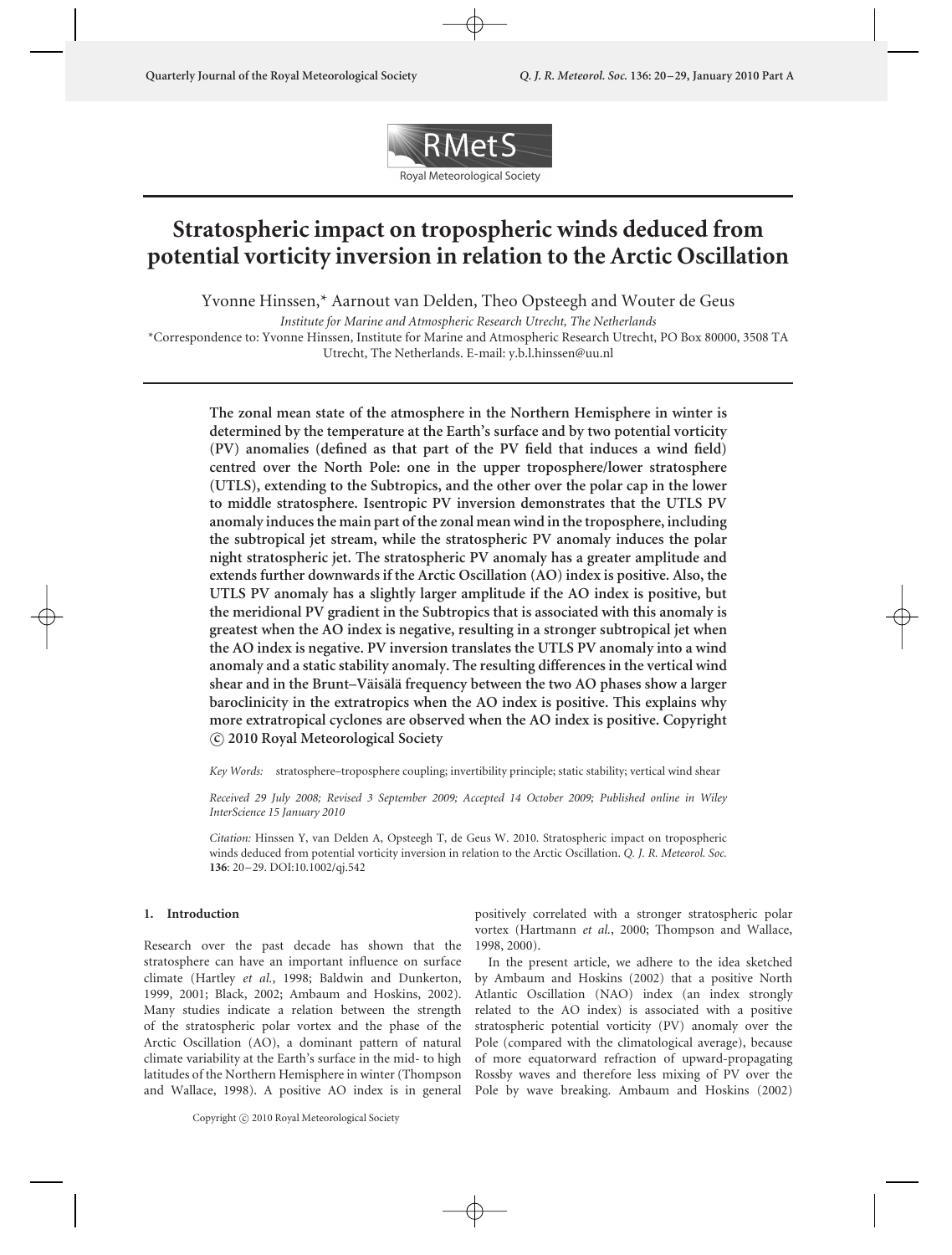use regression techniques and scale analysis based on PV dynamics to estimate the effect of a stratospheric PV anomaly on the tropopause, and subsequently on the surface pressure.

The present study is also related to the work of Black (2002), who examined the stratospheric forcing of the zonal mean surface winds associated with the AO for winter mean conditions. Black used quasi-geostrophic piecewise PV inversion to study the contribution of stratospheric PV anomalies on the tropospheric wind field. Here we use a PV inversion equation that is based on the nonlinear isentropic PV. Therefore, in contrast to Black (2002), we take variations of the static stability with latitude into account. This is an important aspect of the response of the atmosphere to a PV anomaly, especially, as we shall see, in the upper troposphere and lower stratosphere (UTLS).

Furthermore, whereas Black (2002) defines a PV anomaly as an anomaly with respect to the climate, we follow Hoskins *et al.* (1985) by defining a PV anomaly as that part of the PV field that induces a wind field according to the solution of the PV inversion equation. With this definition we are able to distinguish very clearly two separate PV anomalies centred over the Pole: one at the tropopause and the other in the polar night stratosphere above about 425 K. The former PV anomaly was not identified as such by Black (2002).

Following the ideas of Davis (1992) about piecewise PV inversion, we examine the effect of the two separate PV anomalies on the zonal mean zonal wind in the troposphere for episodes of positive and negative AO index in January. The month of January is chosen because the correlation between the stratospheric polar PV and the AO index is largest in this month. Inversion of a PV anomaly results in a wind anomaly and a static stability anomaly, both of which affect baroclinic instability in the troposphere. We examine the differences in the degree of baroclinic instability between winter months with a strong positive average AO index and winter months with a strong negative average AO index. Furthermore, the influence of variations in the static stability on the Rossby scale height are presented, to estimate its effect on the downward influence of stratospheric PV anomalies on the wind field.

Section 2 gives an overview of the dataset that has been used. The PV inversion equation is introduced in section 3. The differences in wind and PV between the two AO phases and the influence of variations in the static stability on the difference in PV are presented in section 4. The solutions of the PV inversion equation that provide an answer to the question of how stratospheric PV anomalies affect the tropospheric wind and baroclinic instability are discussed in section 5. Finally, conclusions are given in section 6.

## **2. Data**

The European Centre for Medium-Range Weather Forecasts (ECMWF) ERA-40 reanalysis dataset is used. The monthly mean January ERA-40 data of the zonal wind and the temperature for the 1958–2002 period are interpolated from isobaric to isentropic levels by the method described by Edouard *et al.* (1997). In order to make optimal use of the available ERA-40 data, a stretched grid in the vertical direction is employed. Zonal averaging and averaging over the whole 45 yr period gives a climatological dataset of zonal and January mean zonal wind and pressure on isentropic levels. The climatological isentropic potential vorticity *Z<sup>θ</sup>*

(Hoskins *et al.*, 1985) is then calculated from

$$
Z_{\theta} = \frac{\zeta_{\theta} + f}{\sigma}.
$$
 (1)

Here  $\zeta_{\theta}$  is the zonal mean isentropic relative vorticity, *f* is the Coriolis parameter and  $\sigma$  is the zonal mean isentropic density:

$$
\zeta_{\theta} = -\frac{1}{a} \frac{\partial u}{\partial \phi} + \frac{u \tan \phi}{a},\tag{2}
$$

$$
\sigma = -\frac{1}{g} \frac{\partial p}{\partial \theta}.
$$
 (3)

Here *u* is the zonal wind, *a* is the radius of the Earth,  $\phi$  is the latitude,  $p$  is the pressure,  $\theta$  is the potential temperature and *g* is the gravitational acceleration. The domain of this dataset ranges from 90◦N to 10◦N in the horizontal, with a resolution of 2.5◦, and from the Earth's surface to about 1600 K in the vertical, with a resolution varying from 3.4 K near the surface to about 20 K in the upper layers. We assume that the potential temperature of the Earth's surface coincides with the temperature of the 1000 hPa level. The lower boundary (also referred to as 'the surface') is defined as the lowest level of the grid that is above the Earth's surface. The potential temperature of the lower boundary thus varies with latitude, from 250 K at  $90^{\circ}$ N to about 300 K at  $10^{\circ}$ N. By putting the southern boundary well north of the Equator, we avoid the problems associated with the inversion (see section 3) of negative values of potential vorticity that are found near the Equator.

#### **3. The potential vorticity inversion equation**

To study the relation between the potential vorticity and the zonal wind, we derive a PV inversion equation that is based on the invertibility principle (Kleinschmidt, 1950; Hoskins*et al.*, 1985), which states that, together with suitable

700 Potential temperature (K) Potential temperature (K) 600 500 400 300 0.0 0.1 0.2 0.3 0.4 0.5 0.6 0.7 0.8 0.9 1.0 Correlation

Figure 1. Correlation between the AO index and the polar cap PV as a function of potential temperature (K) for years with an AO index larger than 0.5 or smaller than −0*.*5 times the standard deviation of all the AO index values. Monthly mean values for December (squares), January (solid dots) and February (plus symbols).

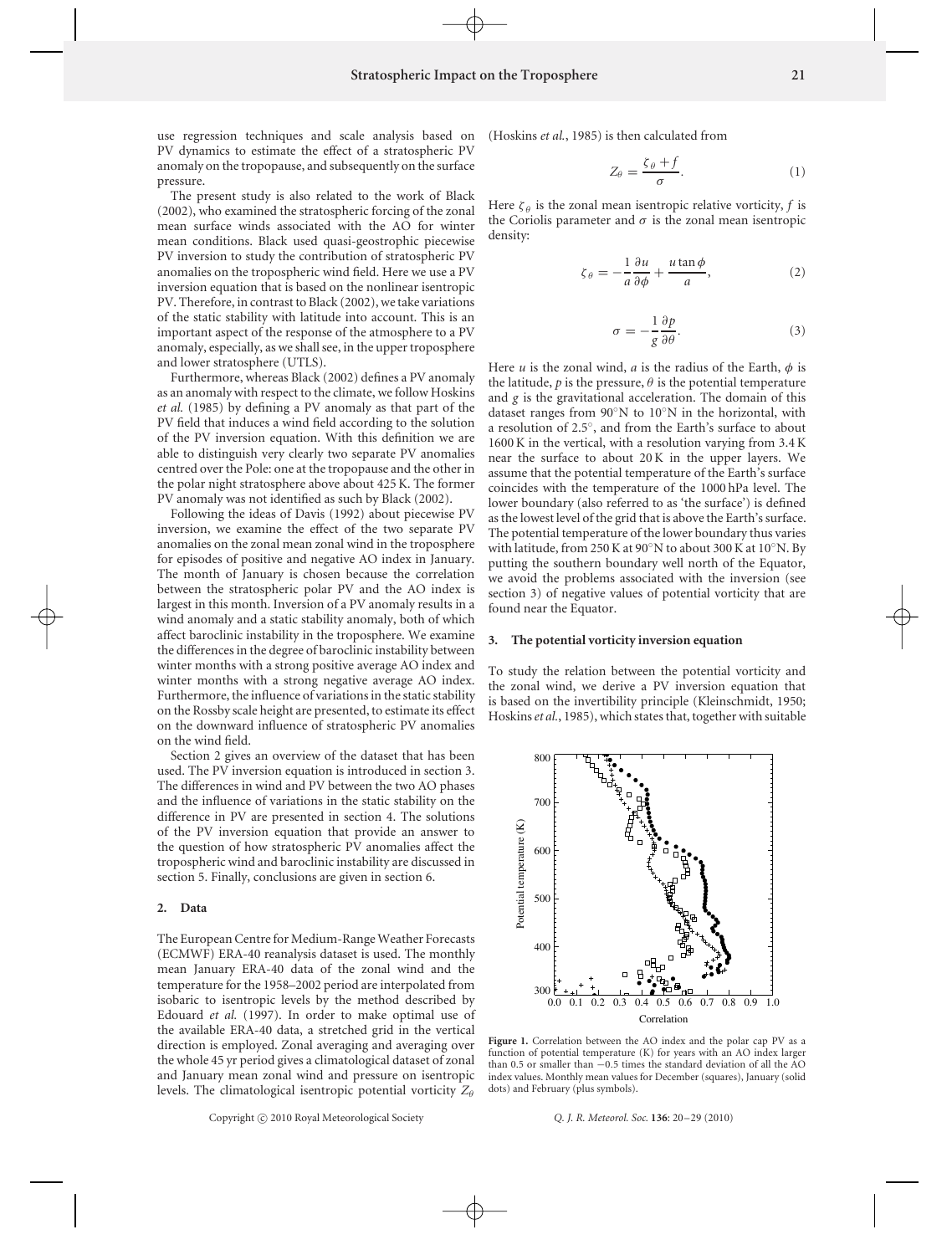(a) 425 (b) 1600 20 403 93 A, 1329 10 ن. 382 1104 بر  $\Re$ -30-20 -10 -10 Potential temperature (K) Potential temperature (K) 11) 20 Potential temperature (K) Potential temperature (K) 362 30 -20 917 40 50 -30 60 -50-40 **908** -50 344 वें 762 15 -60 -1 7  $\sigma$ 326 633 10 -70  $\%$ 5  $\langle o$ 309 526 -20 بر 4 -30 3 -40 -50 2 1 1 -1 293 437 -1278 363 60 264 302 -20 )!0 50 ă 6 5 4 3  $\mathscr{F}$ -4 40 2  $\mathscr{B}$  $1$   $1$ 30 -1 <u>ত</u> 20 2 -2 $250 \perp 10$  $250 \sum_{10}$ 2 10 20 30 40 50 60 70 80 90 10 20 30 40 50 60 70 80 90 Latitude (°N) Latitude (°N)

**Figure 2.** (a) The deviation from the reference state of the isentropic density, as a percentage of the reference isentropic density, (*σ'*)/σ<sub>ref</sub> × 100%, and (b) the deviation from the reference state of the scaled PV, *Z*<sub>0</sub> (in PVU). The fields are plotted as a function of potential temperature (K) and latitude (◦N) (note the different scales on the vertical axes). The contour interval is 10% for (a) and 1 PVU for (b), with the zero lines omitted and negative values indicated by thin dashed lines. The thick line near the lower boundary of the domain indicates the surface and the thick dashed line the tropopause (which is defined as the 2 PVU isopleth).

boundary conditions, the PV determines all other dynamical fields. We assume axisymmetry about the North Pole. The PV inversion equation is derived from the definition of the isentropic potential vorticity (Eq. (1)). We simply define the time mean (indicated by a bar) and zonal mean (indicated by square brackets) potential vorticity as follows (neglecting deviations from the zonal average):

$$
[\overline{Z_{\theta}}] = \frac{[\overline{\zeta_{\theta}}] + f}{[\overline{\sigma}]}.
$$
 (4)

The time and zonal mean zonal wind is assumed to be in hydrostatic balance and in gradient wind balance with the time and zonal mean temperature and pressure (again neglecting deviations from the zonal average), i.e.

$$
\frac{\partial[\overline{\Psi}]}{\partial \theta} = [\overline{\Pi}] \tag{5}
$$

and

$$
\left[\overline{u}\right]\left(f + \frac{\left[\overline{u}\right]\tan\phi}{a}\right) = -\frac{1}{a}\frac{\partial\left[\overline{\Psi}\right]}{\partial\phi}.\tag{6}
$$

In these equations Π is the Exner function (=  $c_pT/\theta$ , with *c*<sup>p</sup> the heat capacity of dry air at constant pressure and *T* the temperature) and  $\Psi$  is the isentropic stream function  $(\Psi = c_p T + gz$ , with *z* the height).

Differentiation of Eq. (4) with respect to  $\phi$ , using Eqs (5) and (6) and the equation of state, leads to the PV inversion equation. Dropping the averaging symbols, this equation is

$$
\frac{Z_{\theta}}{g} \frac{\partial}{\partial \theta} \left( \rho \theta f_{\text{loc}} \frac{\partial u}{\partial \theta} \right) + \frac{\partial^2 u}{\partial r^2} + \frac{\tan \phi}{a} \frac{\partial u}{\partial r} - \frac{u}{a^2 \cos^2 \phi} \n= \sigma \frac{\partial Z_{\theta}}{\partial r} - \frac{\partial f}{\partial r}, \quad (7)
$$

with

$$
f_{\text{loc}} = f(r) + \frac{2 \tan \phi}{a} u,
$$
  
\n
$$
r = a \left( \frac{\pi}{2} - \phi \right),
$$
  
\n
$$
f(r) = 2\Omega \sin \phi = 2\Omega \cos \left( \frac{r}{a} \right).
$$
\n(8)

Copyright © 2010 Royal Meteorological Society *Q. J. R. Meteorol. Soc.* **136**: 20-29 (2010)

Here, *r* is the distance from the Pole measured along the surface of the Earth,  $\rho$  is the density and  $\Omega$  is the rotation rate of the Earth.

The PV inversion equation (Eq. (7)) can be seen as the formulation of thermal wind balance in terms of potential vorticity. It describes the flow pattern that is associated with a specific pattern of the potential vorticity in a balanced axisymmetric vortex centred at the Pole.

The boundary condition at  $r = 0$  is simply that  $u =$ 0, because the vortex is assumed to be axisymmetric and centred at the Pole. At the outer boundary at 10◦N we prescribe the wind according to the circulation theorem (Hoskins *et al.*, 1985, p 897). At the upper boundary we impose the average wind of the specific months we are considering. At the lower boundary, thermal wind balance is imposed, which is approximated in isentropic coordinates by

$$
\frac{\partial u}{\partial \theta} = \frac{c_{\rm p}}{f_{\rm loc}\theta} \frac{\partial T}{\partial r}.
$$
 (9)

The temperature at the lower boundary is derived from the zonal mean pressure on isentropic levels. The influence of the lower boundary condition (also referred to as the 'surface boundary condition') on the inverted winds is examined in section 5.

# **4. The Arctic Oscillation and potential vorticity**

In this section the relation between the PV and the AO index is studied. For this study the monthly AO index from the National Centers for Environmental Prediction/National Center for Atmospheric Research (NCEP/NCAR) reanalysis is used (Thompson and Wallace, 2000). This index is defined as the leading empirical orthogonal function (EOF) of sea-level pressure poleward of 20◦N. It is based on the period 1958–1997, which is close to the period we examine (1958–2002). A particular January month is defined as having a positive (negative) AO index if its average AO index is larger than (smaller than) plus (minus) 0.5 times the standard deviation of all the AO index values (this will be referred to as the 'AO criterion'). With the AO criterion,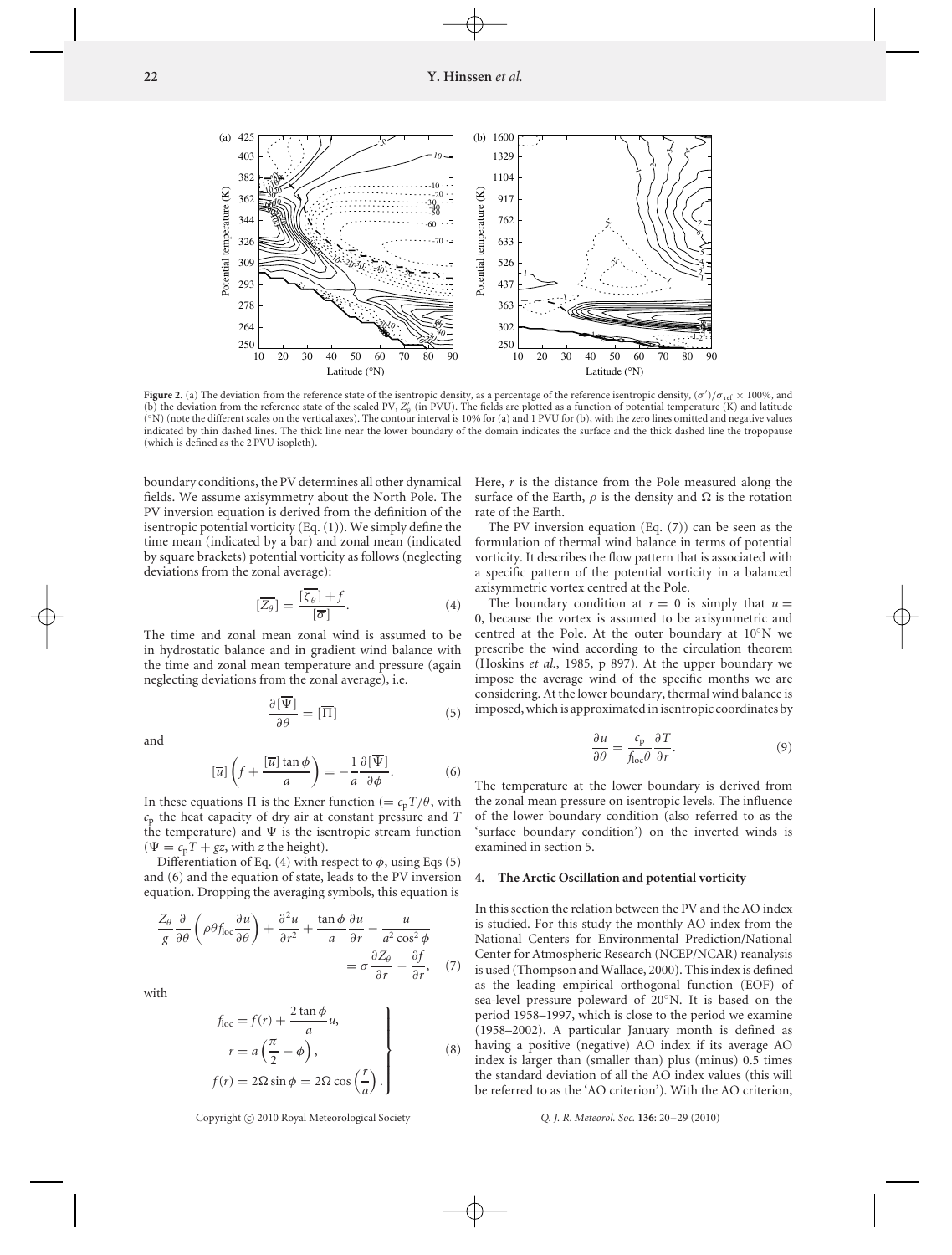

**Figure 3.** Scaled  $Z'_{\theta}$  (in PVU) for (a) the positive AO case, (b) the negative AO case and (c) the positive–negative AO case. Contours as in Figure 2(b); for (c) the ±0*.*5 PVU contour is also added.

the following 15 years with a positive AO index for January have been determined: 1962, 1964, 1973, 1975, 1981, 1983, 1984, 1988, 1989, 1990, 1991, 1992, 1993, 2000 and 2002, and the following 11 years with a negative AO index have been identified: 1959, 1960, 1963, 1966, 1969, 1970, 1977, 1979, 1980, 1985 and 1998.

The January mean PV is determined for all years (1958–2002) from the January and zonal mean *u* and *p* fields. The same is done for the months of December (1957–2001) and February (1958–2002). The correlation between the AO index and the polar cap PV (average area-weighted PV north of 70◦N) for the winter months is shown in Figure 1 for the years that satisfy the AO criterion. There is a clear positive correlation between the AO index and the polar stratospheric PV. The correlation is largest in January, where it is larger than 0.6 in the lower stratosphere, between about 350 K and 600 K. This relation between the AO index and stratospheric PV does not present information about cause and effect, but it indicates that changes in the stratospheric PV are related to changes in the AO index. Based on this relation, we expect a different stratospheric PV distribution for January months with a positive AO index than for January months with a negative AO index. PV inversion will be used to examine the influence of the stratospheric PV on the tropospheric winds, to see whether stratospheric PV is associated with the winds in a similar way as the AO index. The results presented in the rest of the article are for January.

The zonal mean PV and the isentropic density are split into a reference state and an anomaly as follows:

 $Z_{\theta, \text{ref}} = \frac{f}{\sigma_{\text{ref}}}$ 

$$
Z_{\theta} \equiv Z_{\theta,ref} + Z_{\theta}', \n\sigma \equiv \sigma_{ref} + \sigma',
$$
\n(10)

(11)

with

and

$$
\sigma_{\text{ref}} = \frac{\int \sigma a \cos(\phi) \, d\phi}{\int a \cos(\phi) \, d\phi}.
$$
 (12)

In other words, the reference isentropic density  $\sigma_{\text{ref}}$  is the area-weighted average of  $\sigma$  over the domain in question. In our case this is the area poleward of 10◦N. Therefore, *σ*<sub>ref</sub> depends only on the height  $(\theta)$ . The PV anomaly,  $Z'_{\theta}$ , represents that part of the PV field that induces a wind field, according to the PV inversion equation (Eq. (7)).

Figure 2(a) shows that  $\sigma'/\sigma_{\text{ref}}$  is quite large (up to  $\pm$ 70%) in the troposphere and in the polar lower stratosphere. Values are only shown up to 425 K, because *σ'* decreases to values of less than 20% of  $\sigma_{\text{ref}}$  in most of the domain above 425 K. The large latitudinal variations in the static stability in the UTLS region have important implications for the influence of stratospheric PV anomalies on the troposphere, since the depth at which the influence of a PV anomaly is felt is proportional to *σ*. An overestimation of *σ* will lead to an overestimation of the influence of the stratospheric PV anomaly on the tropospheric winds.

Figure 2(b) shows the January climatological  $Z'_\theta$  field in PVU (1 PVU =  $10^{-6}$  K m<sup>2</sup> kg<sup>-1</sup> s<sup>-1</sup>), where for plotting purposes, the PV is multiplied by a scaling factor  $(\theta/\theta_0)^{-9/2}$ (Lait, 1994), with  $\theta_0 = 380$  K. We see two distinct positive PV anomalies: one broad, flat anomaly near the tropopause, below 425 K, that extends from the Pole to the Subtropics, and one more narrow, tall anomaly in the polar stratosphere, above 425 K, that only extends from the Pole to about  $60°$ N. We will refer to the former anomaly as the 'UTLS PV anomaly'. The latter anomaly will be referred to as the 'stratospheric polar cap PV anomaly'.

The average distributions of the January PV anomaly for the positive AO case, the negative AO case and the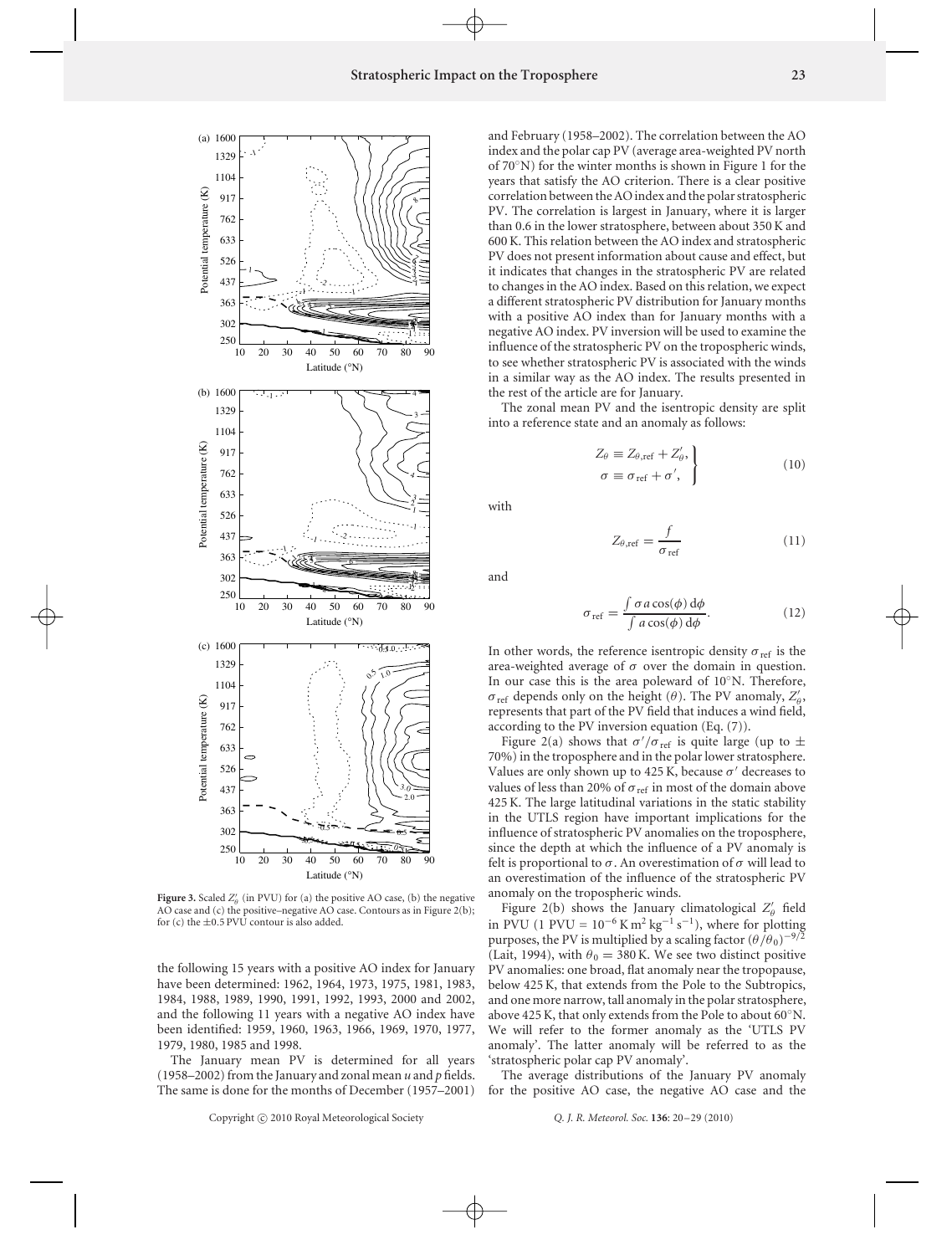

**Figure 4.** January mean zonal mean zonal wind (in m s−1), derived from the ERA-40 dataset, for (a) the positive AO case and (b) the negative AO case. Contours are every 5 m s<sup>−1</sup>, the zero line is omitted and negative values are indicated by thin dashed lines.



**Figure 5.** The difference in scaled  $Z'_\theta$  between the positive and negative AO cases as a percentage of the climatological reference scaled PV for calculation of the PV with (a) *ζ* held at its climatological value and (b) *σ* held at its climatological value. Contours at  $\pm$  5%, 10% and then every 10%.

difference between the positive and negative AO case are plotted in Figure 3(a), (b) and (c), respectively. The positive and negative AO case values are determined from the corresponding mean *u* and *p* fields, where the mean is taken over the January months that obey the AO criterion. Clearly, the stratospheric polar cap PV anomaly is larger in amplitude and extends further downward when the AO is in the positive phase. The amplitude of the UTLS PV anomaly is slightly stronger between 40◦N and 50◦N in the negative AO phase. This leads to a larger meridional PV gradient in the Subtropics if the AO index is negative, resulting in a stronger subtropical jet (see section 5). Nevertheless, the UTLS PV anomaly has a slightly larger amplitude over the Pole if the AO index is positive. The zonal mean zonal wind averaged over the specific January months that satisfy the AO criterion is shown for the positive and negative AO cases in Figure 4(a) and (b), respectively. The observed subtropical jet is indeed stronger for the negative AO case. However, the polar night stratospheric jet is much stronger in the positive AO phase.

It is interesting to examine which part of the difference in PV as shown in Figure  $3(c)$  is related to variations in the relative vorticity, and which part is related to variations in the static stability. To study this, the PV is calculated twice for both the positive and negative AO cases: firstly the climatological relative vorticity is used, to study the influence of variations in  $\sigma$ , and secondly the climatological static stability is used, to study the influence of variations in  $\zeta$ . The contributions to the PV anomaly difference are shown in Figure 5(a) and (b) for the static stability and relative vorticity, respectively. The contributions are given as a percentage of the climatological reference PV field to make comparison of different isentropic levels easier. Between 600 K and 800 K, variations in static stability and relative vorticity both contribute to the PV anomaly difference, by about equal amounts, while below 600 K the static stability contribution dominates. In the UTLS region the influence of static stability variations on the PV anomaly difference is about  $+20\%$  of the climatological reference PV from mid- to high latitudes and −20% in the Subtropics, compared with influences of the same sign of about 5–10% for the relative vorticity contributions. This indicates that the variations in the static stability to a large degree determine the difference in the UTLS PV anomaly between positive and negative AO cases. Black (2002) does not take these static stability variations into account, and therefore considers only the part that is related to variations in the relative vorticity (Figure 5b). We consider the total PV difference,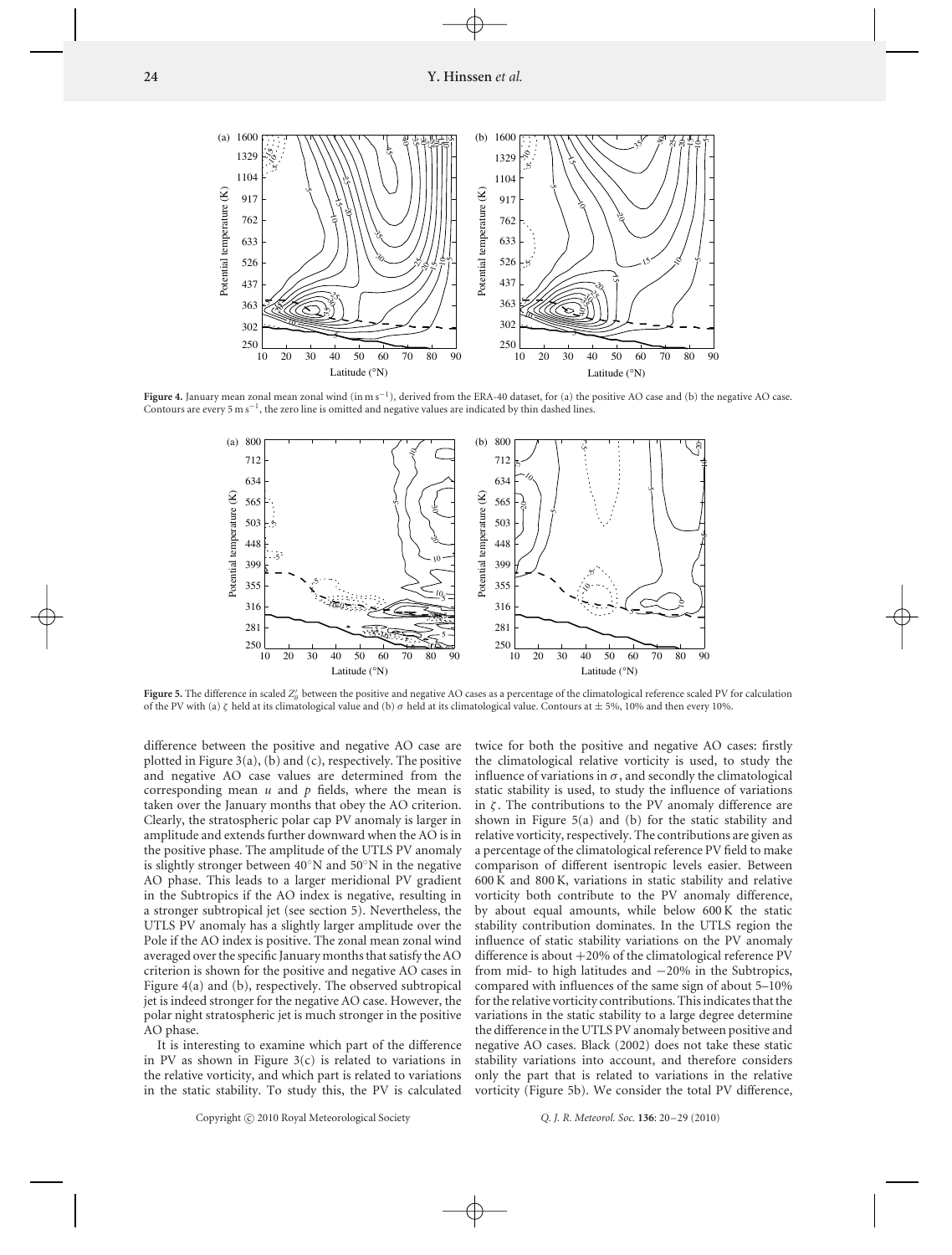

**Figure 6.** (a) Wind (m s−1) obtained from inverting the ERA-40 zonal mean PV field for January. (b) Inverted minus ERA-40 wind (m s−1) for January. (c) Wind  $(m s^{-1})$  obtained from inverting the ERA-40 zonal mean reference PV field for January and imposing thermal wind balance at the lower boundary. The contour interval is 5 m s<sup>−1</sup> for (a) and (c) and 1 m s<sup>−1</sup> for (b), zero lines are omitted and negative values are indicated by thin dashed lines.

and PV inversion will result in a static stability anomaly as well as a wind anomaly. In section 5 we will examine how variations in the static stability affect the Rossby scale height.

### **5. Effect of stratospheric PV on tropospheric winds**

Equation (7) is solved, by successive relaxation, for the climatological PV as derived from the zonal mean and time mean (1958–2002) January *u* and *p* ERA-40 fields. The resulting 'inverted wind field' (Figure 6(a)) is compared with the ERA-40 wind field and the difference is shown in Figure 6(b). The differences between the ERA-40 wind and the inverted wind are very small in most of the domain. Differences of up to  $3 \text{ m s}^{-1}$  occur near the surface in the Subtropics, indicating that thermal wind balance might not be valid in these regions.

Figure 6(c) shows the wind field that is obtained from inverting the reference PV, with zero wind as boundary condition at the Pole, at 10◦N and at the top of the domain, but imposing a thermal wind (Eq. (9)) at the lower boundary. Since the reference PV does not induce a wind field, the resulting wind is the influence of the lower boundary condition on the wind field. This means that if the variation with latitude of the temperature at the lower boundary were not taken into account, the subtropical to midlatitude wind speeds in the troposphere and lower stratosphere would be higher by  $5-10 \text{ m s}^{-1}$ . The surface boundary condition thus cancels part of the influence that the PV field has on the wind.

The PV anomaly fields shown in Figure 3 are now split into two parts: the UTLS PV anomaly that extends from the surface to 425 K and the stratospheric polar cap PV anomaly that extends from 425–1600 K (425 K  $\sim$  17 km, 1600 K ∼ 40 km). Both PV anomalies are inverted separately (with the reference PV as a background state), for both the positive and negative AO cases. The results are shown in Figures 7 and 8 for the positive and negative AO cases, respectively. The boundary condition at 10◦N is zero wind outside the area of the PV anomaly (which is the same as determined with the circulation theorem when the reference PV and static stability are used). At the upper boundary, we again impose the average ERA-40 wind of the specific months we are considering for the stratospheric polar cap PV anomaly. The wind at the upper boundary is set to zero for the UTLS PV anomaly. At the lower boundary a realistic thermal wind (according to Eq. (9)) is imposed for the UTLS PV anomaly, while zero thermal wind at the surface is imposed for the stratospheric polar cap PV anomaly. The surface temperature distribution is thus taken together with the PV anomaly that borders the surface. Figures 7(a) and 8(a) show that the subtropical jet can be attributed to the UTLS PV anomaly. This PV anomaly also affects the vertical wind shear in the midlatitude troposphere and affects the stratospheric winds up to the middle stratosphere from the Subtropics to the high latitudes. Figures 7(b) and 8(b) show that the stratospheric polar cap PV anomaly is needed to explain the high wind speeds in the polar vortex, and that it mainly affects the midlatitude winds in the stratosphere itself. For the positive AO case (Figure 7(b)) there is also some influence on the winds in the extratropical troposphere, in agreement with Black (2002) and Ambaum and Hoskins  $(2002)$ . For the negative AO case (Figure 8(b)), the wind speeds in the lower stratosphere are reduced compared with the positive AO case or the climatology.

Inversion of the tropospheric part of the UTLS PV anomaly (surface to tropopause), imposing a thermal wind at the lower boundary (Eq. (9)), indicates that most of the subtropical jet is induced by this PV anomaly. This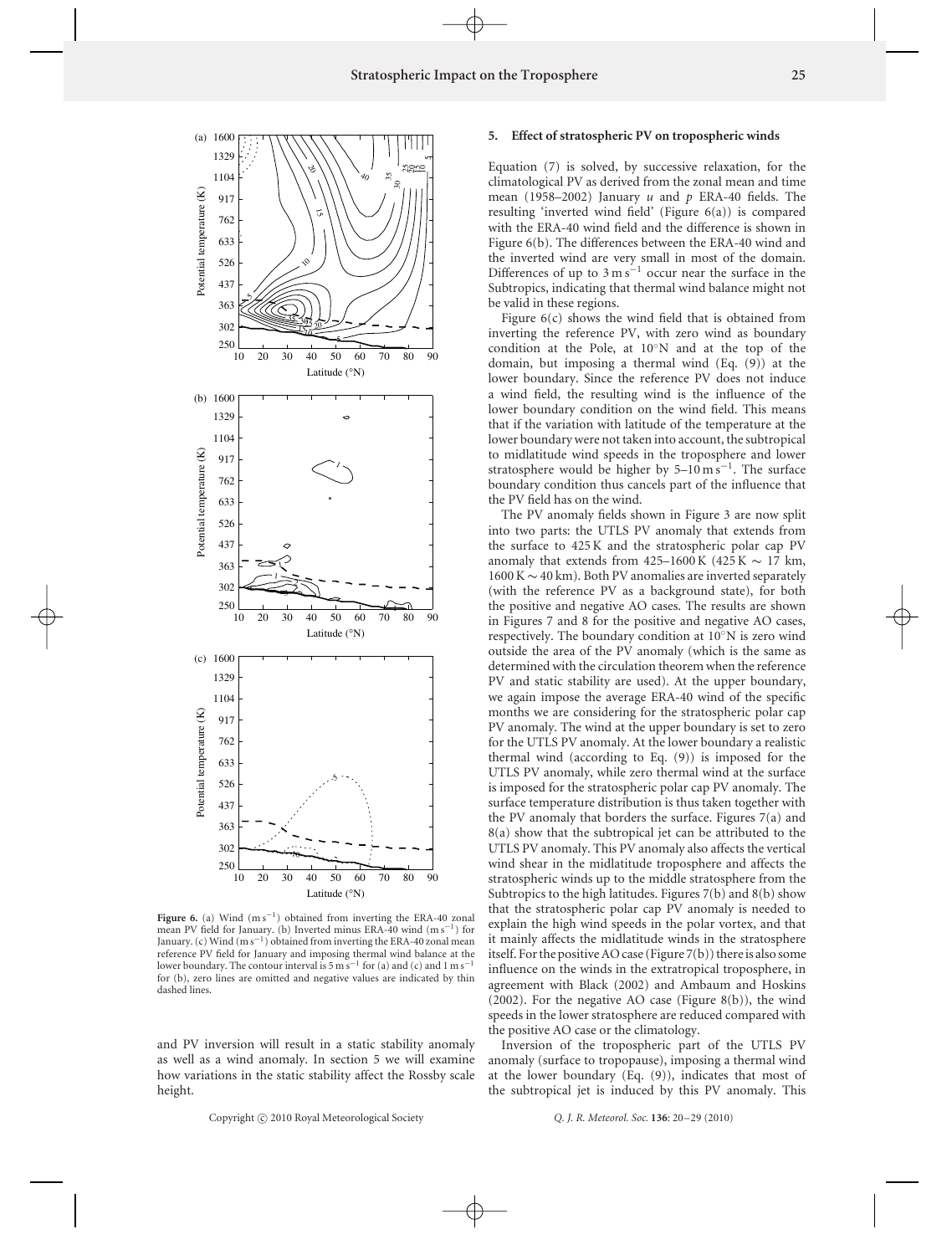

**Figure 7.** Inverted wind (m s−1) for the positive AO case, obtained from inverting the PV field with a non-zero part of the PV anomaly (a) between the surface and 425 K (UTLS PV anomaly) and (b) between 425 K and 1600 K (stratospheric polar cap PV anomaly). Contours are as in Figure 4, and a 1ms−<sup>1</sup> contour is added.



**Figure 8.** Same as Figure 7, but for the negative AO case.

PV anomaly has a negative influence on the mid- to high latitude winds in the troposphere, mainly due to the effect of the surface boundary condition. For the inversion of the stratospheric part of the UTLS PV anomaly (defined as that part that lies above the  $PV = 2$  PVU isopleth), zero thermal wind  $(\partial u/\partial \theta = 0)$  is imposed at the lower boundary. This PV anomaly influences the wind from the Subtropics to high latitudes and from the surface to the middle stratosphere.

Figure 9 presents the difference in inverted wind between the positive and negative AO cases with a PV anomaly over the whole domain (Figure 9(a)), a PV anomaly above 425 K (Figure 9(b)) and a PV anomaly between the tropopause and 425 K (Figure 9(c)) (the small differences at the lower boundary in Figure 9(c) are related to the discretization of the boundary; since these effects are only small they do not affect the general conclusions). The ERA-40 wind difference between positive and negative AO cases is very similar to the inverted difference given in Figure 9(a) (with differences smaller than  $1 \text{ m s}^{-1}$  over most of the domain). Furthermore, the sum of the inverted winds from the separate PV anomalies is about the same as the inverted wind from the sum of the PV anomalies, despite the nonlinearity of the inversion. Figure 9(b) shows that the stratospheric polar cap PV anomaly difference is related to a tropospheric wind difference of about  $0.5 \text{ m s}^{-1}$  from the mid- to high latitudes. The difference in the stratospheric part of the UTLS PV anomaly has a similar effect on the surface wind difference, but a larger effect on the upper troposphere of about  $1 \text{ m s}^{-1}$  and up to  $3 \text{ m s}^{-1}$  in the lower stratosphere between  $60°N$  and  $70°N$  (Figure 9(c)). The difference between positive and negative AO cases in the upper tropospheric vertical wind shear at midlatitudes can thus partly be attributed to the difference in stratospheric PV. This is mainly caused by the stratospheric part of the UTLS PV anomaly.

So far, the temperature structure at the lower boundary has been taken into account together with the (tropospheric part of the) UTLS PV anomaly. To examine the influence of the lower boundary condition on the inverted wind difference between positive and negative AO cases, the inversions that led to Figure 9(a) have been repeated with the climatological lower boundary condition. The climatological surface temperature is thus used for the inversion of both AO cases, instead of the surface temperatures that correspond to the positive and negative AO cases. Figure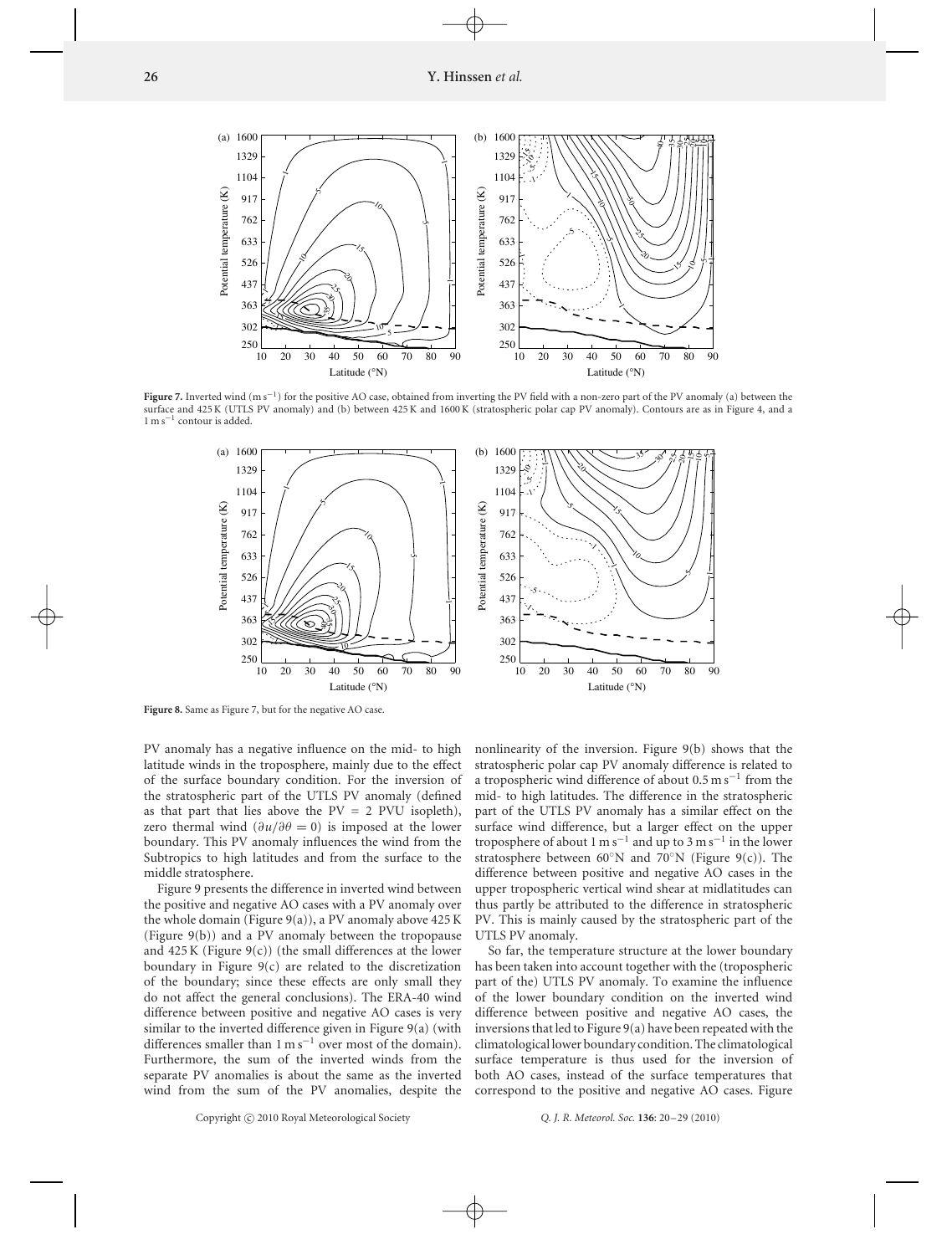

**Figure 9.** Difference in inverted wind (m s−1) (positive–negative AO case), obtained from inverting the PV field with a non-zero part of the PV anomaly (a) in the total domain, (b) between 425 K and 1600 K (stratospheric polar cap PV anomaly) and (c) between the tropopause and 425 K (stratospheric part of the UTLS PV anomaly). (d) Influence of the variations in surface temperature (positive–negative AO case) on the inverted wind difference, compared with results using the climatological surface temperature distribution for both the positive and negative AO cases (see text for further explanation). Contours are every 2 m s<sup>-1</sup> for (a) and (b), with  $\pm$  0.5 and  $\pm$  1 m s<sup>-1</sup> contours added for (b), and every 1 m s<sup>-1</sup> for (c) and (d) with a  $\pm$  0.5 contour added for (c). Zero lines are omitted and negative values are indicated by thin dashed lines.

9(d) shows the difference compared with using realistic boundary conditions. The difference in surface temperature between positive and negative AO cases thus decreases the inverted wind difference by the amount displayed in Figure 9(d). This means that use of the climatological surface boundary condition would clearly overestimate the wind difference. So in order to explain fully the observed wind differences between the positive and negative AO cases by means of PV inversion, the difference in surface temperature between the two AO cases needs to be taken into account.

The vertical wind shear in the troposphere at midlatitudes is much larger for the positive AO case than for the negative AO case (Figure 4). The vertical wind shear is important for baroclinic instability and cyclogenesis. As a measure of baroclinicity *b* we use the Eady growth rate (Hoskins and Valdes, 1990):

$$
b = \frac{0.31f\left|\frac{\partial u}{\partial z}\right|}{N},\tag{13}
$$

with *N* the Brunt–Väisälä frequency, which is proportional

to the square root of the static stability (and the static stability is proportional to the inverse of  $\sigma$ ).

Since the stratospheric polar cap PV anomaly hardly influences the tropospheric winds, we only examine the baroclinicity that is related to the UTLS PV anomaly. Figure 10 demonstrates that the baroclinic growth rate between 50◦N and 70◦N is greater for the positive AO cases than for the negative AO cases throughout the full depth of the troposphere. It is indeed observed that more and deeper cyclones are formed during January months with a positive AO index than during January months with a negative AO index (Sickmöller et al., 2000). The stronger Equator-to-Pole heat transport associated with the more numerous or stronger cyclones might explain an important part of the higher midlatitude temperatures during winter months with a positive AO index compared with winter months with a negative AO index. Our results agree with those of Wittman *et al.* (2007), who found that shear in the lower stratosphere affects baroclinic development, and that a higher shear is associated with a higher than normal tropospheric Northern Annular Mode (NAM) index (the NAM index is similar to the AO index).

Figure 5 showed that part of the PV anomaly field is related to differences in the static stability between the positive and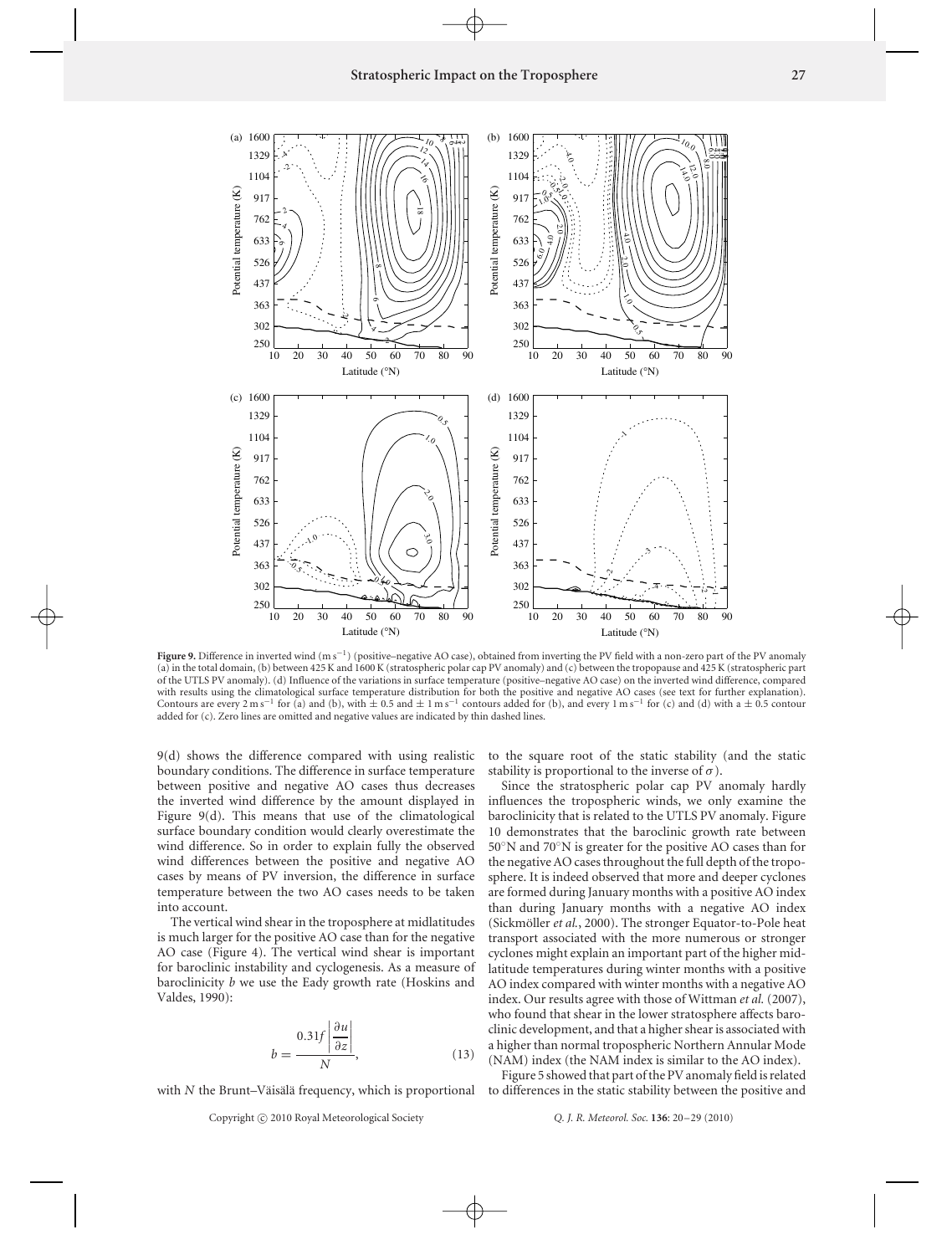**Figure 10.** January mean measure of the baroclinicity or Eady growth rate  $(in s<sup>-1</sup>)$  for the positive AO case minus the negative AO case, derived from the wind field and static stability resulting from the inversion of the UTLS PV anomaly. Contours are in units of  $10^{-7}$  s<sup>-1</sup> with a contour interval of  $5 \times 10^{-7}$  s<sup>-1</sup> (zero lines omitted).

negative AO cases. The change of wind shear and static stability during the PV inversion are coupled, therefore it is not possible to examine the separate influences on the baroclinicity. It is, however, possible to study the influence of variations in the static stability on the Rossby scale height, which is a measure of the depth at which the influence of a PV anomaly is felt. The Rossby scale height is proportional to the inverse of the Brunt–Väisälä frequency, and is calculated for both AO cases with only variations in *N* taken into account and other factors held at their climatological value. In the mid- to high latitude tropopause region the difference in Rossby scale height (positive AO–negative AO) is about −5% of the climatological Rossby scale height, or of the order of −500 m. This means that neglecting variations in the static stability would underestimate the influence of the stratospheric part of the UTLS PV anomaly on the tropospheric winds for the negative AO case compared with the positive AO case, and thus overestimate the difference between the cases. This explains the results of Black (2002), who does not take variations in static stability into account and indeed finds a somewhat larger influence of the stratospheric PV on the tropospheric winds than we find in the present study.

### **6. Conclusion**

In this article, the connection between the average AO index in January and the January average zonal mean potential vorticity (PV) distribution in the Northern Hemisphere is studied. Using nonlinear PV inversion, we determine the large-scale zonal mean adjustment to amplitude variations in the monthly average zonal mean potential vorticity that are associated with the Arctic Oscillation. By defining the PV anomaly as that part of the PV that induces a wind, we identify two separate positive PV anomalies in the Northern Hemisphere (centred over the North Pole), i.e. a relatively broad and shallow PV anomaly in the upper troposphere and lower stratosphere and a relatively tall PV anomaly the latter PV anomaly is much larger during January months with a positive AO index than during January months with a negative AO index. According to the solution of the PV inversion equation, the influence on the wind of the latter PV anomaly is largest in the stratosphere, but can also explain a small part of the difference in mid- to high latitude tropospheric wind between January months with a positive AO index and January months with a negative AO index. These results are in agreement with those of Black (2002) and also with the ideas presented by Ambaum and Hoskins (2002). The present study elaborates on the findings of Black (2002) and Ambaum and Hoskins (2002) by investigating the influence of the higher stratospheric PV and lower stratospheric PV separately, and we conclude that it is mainly the lower stratospheric PV that affects the tropospheric winds.

We find that by far the largest part of the monthly variability in the tropospheric zonal mean zonal wind that accompanies the variations in the monthly mean AO index is induced by the variability in the amplitude and form of the UTLS PV anomaly. In the lower stratosphere and upper troposphere, the static stability deviates substantially from the latitude-independent reference state. According to the solution of the PV inversion equation, the UTLS PV anomaly influences the vertical wind shear as well as the static stability at midlatitudes, leading to a larger than average degree of baroclinic instability at midlatitudes when the AO index is positive. This is a possible explanation for the observed higher than average frequency of intense midlatitude cyclones during winter months with an average positive AO index.

We conclude that the zonal mean dynamical impact of the stratosphere on the troposphere can be described by a large-scale adjustment to amplitude variations in the zonal mean stratospheric PV distribution. This conclusion seems to disagree with the conclusion of Charlton *et al.* (2005), who state that 'the dynamical impact of the stratosphere on the troposphere cannot be described by large-scale adjustment to the stratospheric PV distribution'. The apparent inconsistency is routed in the fact that Charlton *et al.* (2005) do not investigate the effect of amplitude variations in the zonal mean stratospheric PV distribution, but only investigate the effect of zonal asymmetries in the stratospheric PV distribution.

The marked difference between the positive AO phase and the negative AO phase in the amplitude of the PV anomaly above 425 K is probably associated with meridional mixing or displacement of potential vorticity when Rossby waves, which propagate upwards from the troposphere, break in the stratosphere, especially during sudden stratospheric warming events, such as in January 1985. The question of what determines the differences between the positive AO phase and the negative AO phase in the amplitude and form of the UTLS PV anomaly is open, but we hypothesize that the intensity of the hydrological cycle in the Tropics and wave breaking near the tropopause (the formation of cutoff lows and blocking highs) in the latitude band between approximately 30◦N and 70◦N both play a role.

# **Acknowledgements**

higher in the stratosphere (above 425 K). The amplitude of is used has been provided by the Climate Explorer The ECMWF ERA-40 data used in this study have been provided by ECMWF. The AO-related dataset that